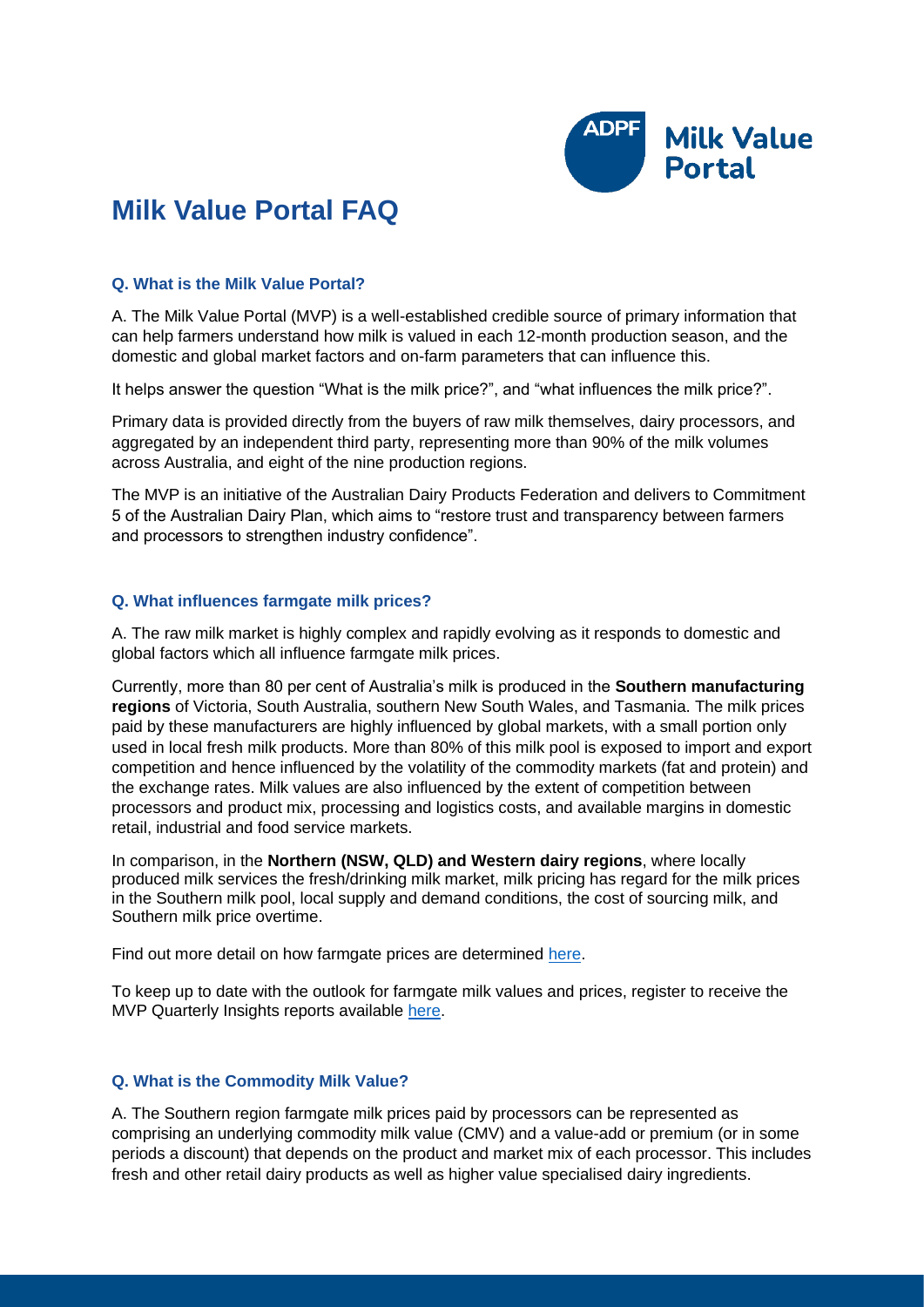While the CMV is an indicator that can be used in planning, the final milk price paid by each processor will be influenced by their specific product and market mix, as well as the competition for milk at farmgate.

Learn more about the CMV [here.](https://milkvalue.com.au/australian-dairy-market/milk-values/)

## **Q. How can I use the Farmgate Milk Value Tool?**

A. The Farmgate Milk Value Tool (FMVT) is an interactive tool that allows users to get a regional comparison of average farmgate milk prices, influenced by different farm parameters such as the size of the farm, seasonality of milk supply and milk components (butterfat and protein content), for the season and for each quarter, in cents per litre and dollar per kilogram milk solids.

A user can customise a farm situation nearest to their own situation and observe how milk is being valued – as a weighted average milk price and with high and low values – based on the minimum prices available for a milk supply agreement, for that example farm. This includes selecting the farm size (in litres), one of eight production regions, seasonality of supply (flat, average, seasonal, split), butterfat and protein content (low, average, high), price (cents/litre and \$/kg milk solids), and the year (current and previous years), and seeing how changes to those farm parameters can affect potential farmgate milk prices over the season. It also provides the user with reference points to assess relevant contracts that may be available to them.

The FMVT features milk pricing data for the current and previous years, with four years' worth of data soon to be made available.

This tool is also supported by domestic and global market insights that can influence milk price including commodity values and the Commodity Milk Value (an indicator of milk price); exchange rates and import competition.

Access the Farmgate Milk Value Tool [here.](https://milkvalue.com.au/milk-prices/farmgate-milk-value-tool/)

## **Q. How is the weighted average milk price and 'range of prices' calculated in the Farmgate Milk Value Tool?**

A. The **full season weighted average milk price** in the Farmgate Milk Value Tool (FMVT) is calculated based on the minimum monthly pay rates, incentives, and deductions contained in the terms of each applicable contract for each example farm, across a range of farm parameters (location, farm size, milk solid yields, seasonality of production).

For each example farm, the resulting calculated prices are then weighted, to calculate an average for the region based on the estimated milk collections by participating milk buyers or processors.

The '**range'** of milk prices featured in the FMVT reflect the weighted average as well as the highest and lowest milk prices that would be paid based on the relevant processor contracts on the selected farm parameters.

To learn more, visit the Farmgate Milk Value Tool [here.](https://milkvalue.com.au/milk-prices/farmgate-milk-value-tool/)

#### **Q. Can I compare prices offered by different processors?**

A. The Farmgate Milk Value Tool is not designed to be a click and compare. It will not show the individual prices available from processors, nor will it give you a specific milk price offer – those still need to come directly from your processor.